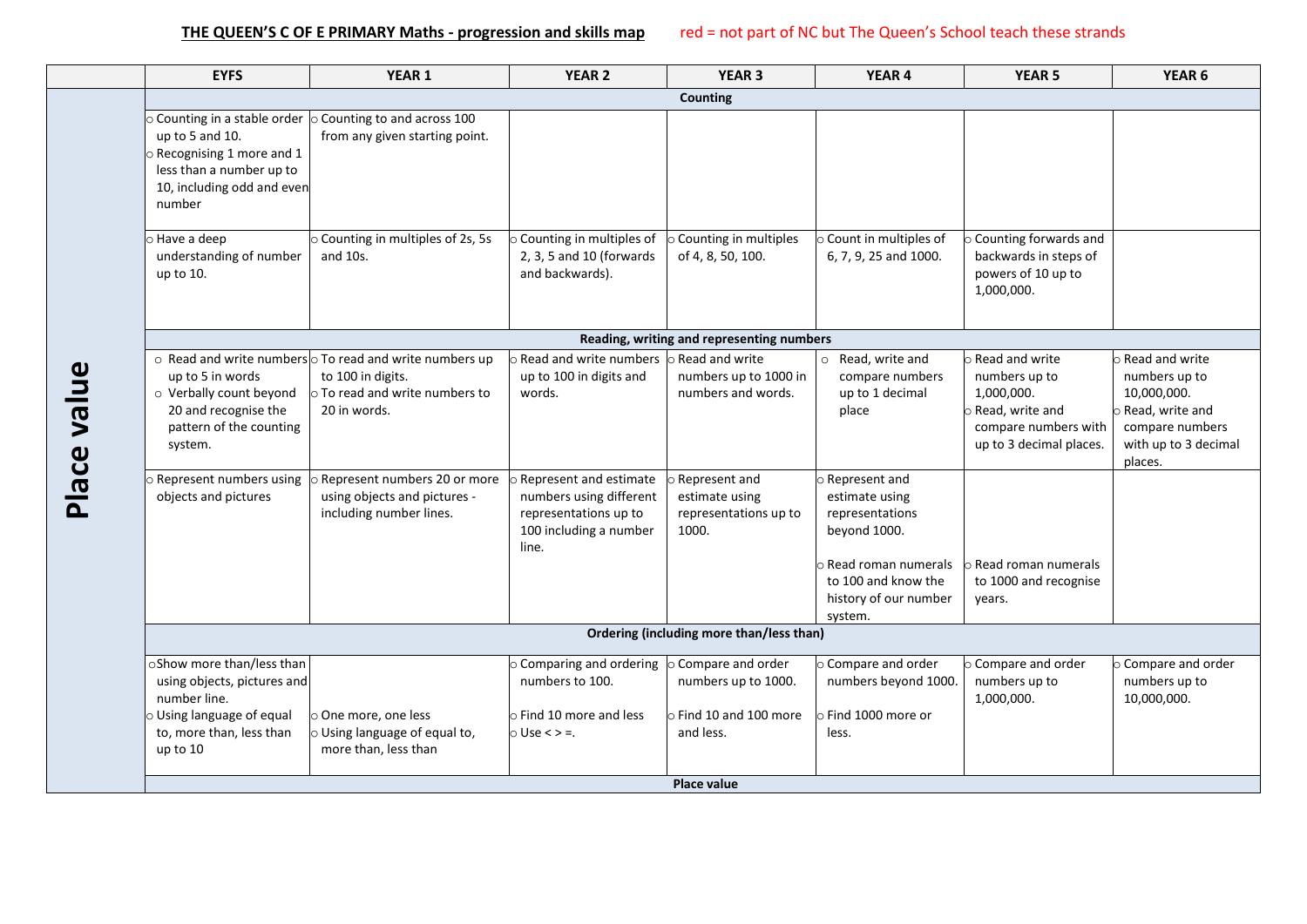|                 | Recognise<br>$\bullet$<br>quantities without<br>counting up to 5.               | $\circ$ Explore the tens and ones in a 2 $\circ$ Recognise place value of<br>digit number | each digit in a two-digit<br>number.<br>Partition any two-digit<br>number into different<br>combinations of tens<br>and ones                                         | o Recognise place value<br>of each digit in a 3 digit<br>number.<br><b>Problem solving</b> | o Recognise place value<br>of each digit in a 4<br>digit number.                                                                           | o Recognise the place<br>value of each digit up<br>to 1,000,000.<br>Recognise the place<br>value of numbers, and<br>give answers with up<br>to 2 decimal places                                           | Recognise the place<br>value of each digit in<br>numbers up to<br>10,000,000.<br>Recognise the place<br>value of numbers, and<br>give answers with up<br>to 3 decimal places |
|-----------------|---------------------------------------------------------------------------------|-------------------------------------------------------------------------------------------|----------------------------------------------------------------------------------------------------------------------------------------------------------------------|--------------------------------------------------------------------------------------------|--------------------------------------------------------------------------------------------------------------------------------------------|-----------------------------------------------------------------------------------------------------------------------------------------------------------------------------------------------------------|------------------------------------------------------------------------------------------------------------------------------------------------------------------------------|
|                 |                                                                                 |                                                                                           | Use place value and                                                                                                                                                  | o Solve number                                                                             | Solve number                                                                                                                               | o Solve number                                                                                                                                                                                            | Solve number                                                                                                                                                                 |
|                 |                                                                                 |                                                                                           | number facts to solve<br>problems.                                                                                                                                   | problems and practical<br>problems.                                                        | problems and practical<br>problems with<br>increasingly large<br>positive numbers.                                                         | problems and practical<br>problems involving the<br>above.                                                                                                                                                | problems and practical<br>problems involving the<br>above.                                                                                                                   |
|                 |                                                                                 |                                                                                           |                                                                                                                                                                      | Rounding                                                                                   |                                                                                                                                            |                                                                                                                                                                                                           |                                                                                                                                                                              |
|                 |                                                                                 |                                                                                           |                                                                                                                                                                      | o Round any number to<br>the nearest 10, 100                                               | Round any number to<br>the nearest 10, 100,<br>1000.<br><b>Round decimals with</b><br>one decimal place to<br>the nearest whole<br>number. | <b>Round any number up</b><br>to 1,000,000 to the<br>nearest 10, 100, 1000,<br>10,000 and 100,000.<br>Round decimals with<br>two decimal places to<br>the nearest whole<br>number and 1 decimal<br>place. | Round any number to<br>a required degree of<br>accuracy including<br>decimals.                                                                                               |
|                 |                                                                                 |                                                                                           |                                                                                                                                                                      | <b>Negative numbers</b>                                                                    |                                                                                                                                            |                                                                                                                                                                                                           |                                                                                                                                                                              |
|                 |                                                                                 |                                                                                           |                                                                                                                                                                      |                                                                                            | Ocunt backward<br>through zero to<br>include negative<br>numbers.                                                                          | o Interpret negative<br>numbers in contexts.<br>Count forwards and<br>backwards with<br>positive and negative<br>whole numbers.                                                                           | Use negative numbers<br>in context and<br>calculate intervals<br>across zero.                                                                                                |
|                 |                                                                                 |                                                                                           |                                                                                                                                                                      | <b>Number bonds</b>                                                                        |                                                                                                                                            |                                                                                                                                                                                                           |                                                                                                                                                                              |
| Addition<br>bue | Calculate simple addition<br>and subtraction questions<br>up to 10. (0-5, 0-10) | Represent and use number<br>bonds and related subtraction<br>facts within 20.             | <b>Recall and use number</b><br>bonds to 20 (addition<br>and subtraction)<br>fluently.<br>Use number bonds, and<br>related facts, to derive<br>related facts to 100. |                                                                                            |                                                                                                                                            |                                                                                                                                                                                                           |                                                                                                                                                                              |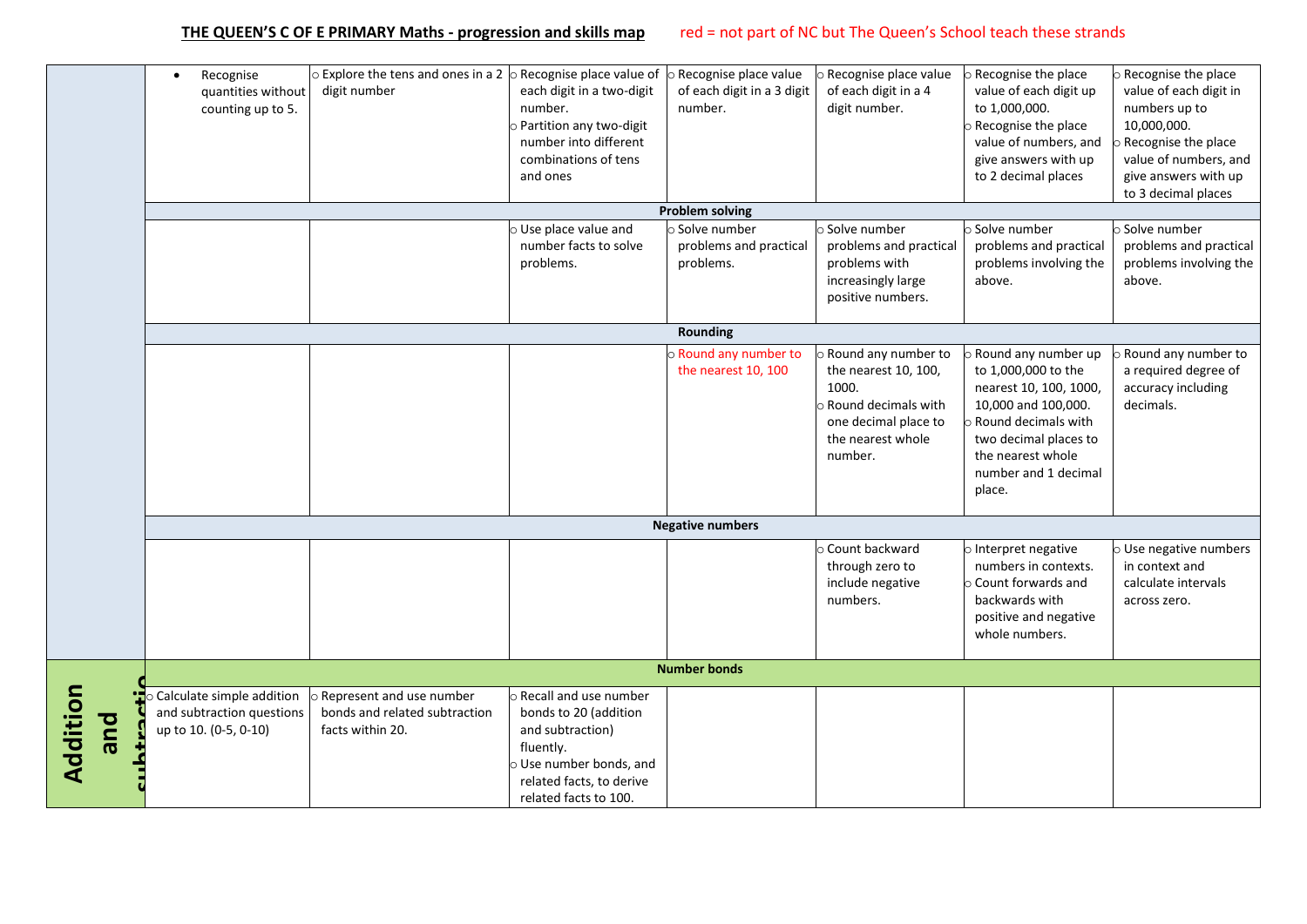|                                                                                    |                                                                                                                                                                                                                                                       | Mental calculation (note this may include the use of resources to scaffold)                                                                                                                                                                                                                                                                                                         |                                                                                                                                                                                                                                               |                                                      |                                                                                                                                 |                                                                                                 |
|------------------------------------------------------------------------------------|-------------------------------------------------------------------------------------------------------------------------------------------------------------------------------------------------------------------------------------------------------|-------------------------------------------------------------------------------------------------------------------------------------------------------------------------------------------------------------------------------------------------------------------------------------------------------------------------------------------------------------------------------------|-----------------------------------------------------------------------------------------------------------------------------------------------------------------------------------------------------------------------------------------------|------------------------------------------------------|---------------------------------------------------------------------------------------------------------------------------------|-------------------------------------------------------------------------------------------------|
| $\circ$ Show addition and<br>subtraction calculations<br>using objects<br>$\Omega$ | $\circ$ Add and subtract 1 digit and 2<br>digit numbers up to 20<br>including 0.<br>$\circ$ Solve 1 step problems that<br>involve addition and<br>subtraction using concrete<br>objects, pictorial<br>representations and missing<br>number problems. | $\circ$ Add and subtract two 2<br>digit numbers<br>add three 1 digit<br>numbers (using<br>concrete, pictorial and<br>mental)<br>o Solve problems with<br>addition and<br>subtraction, using<br>concrete objects and<br>pictorial<br>representations,<br>including those involving<br>quantities, measures<br>and money<br>$\circ$ Know that addition of 2<br>numbers is commutative | $\circ$ Add and subtract a 3<br>digit number and ones,<br>3 digit number and<br>tens, and 3 digit<br>number and hundreds<br>(mentally).<br>o Solve problems using<br>number facts, place<br>value and complex<br>addition and<br>subtraction. |                                                      | o Add and subtract<br>numbers mentally<br>using increasingly large<br>numbers.                                                  | o Perform mental<br>calculations with<br>mixed operations and<br>large numbers.<br>o Use BIDMAS |
|                                                                                    |                                                                                                                                                                                                                                                       | and subtraction is not.                                                                                                                                                                                                                                                                                                                                                             |                                                                                                                                                                                                                                               |                                                      |                                                                                                                                 |                                                                                                 |
|                                                                                    |                                                                                                                                                                                                                                                       |                                                                                                                                                                                                                                                                                                                                                                                     | <b>Inverse and rounding</b>                                                                                                                                                                                                                   |                                                      |                                                                                                                                 |                                                                                                 |
|                                                                                    |                                                                                                                                                                                                                                                       | o Recognise and use the<br>inverse relationship<br>O Use the inverse to solve<br>missing number<br>problems                                                                                                                                                                                                                                                                         | $\circ$ Use inverse and<br>estimation to check<br>answers.                                                                                                                                                                                    | o Use inverse and<br>estimation to check<br>answers. | O Use rounding to check<br>answers to calculation<br>and determine, in the<br>context of the<br>problem, levels of<br>accuracy. |                                                                                                 |
|                                                                                    |                                                                                                                                                                                                                                                       |                                                                                                                                                                                                                                                                                                                                                                                     | <b>Written calculation</b>                                                                                                                                                                                                                    |                                                      |                                                                                                                                 |                                                                                                 |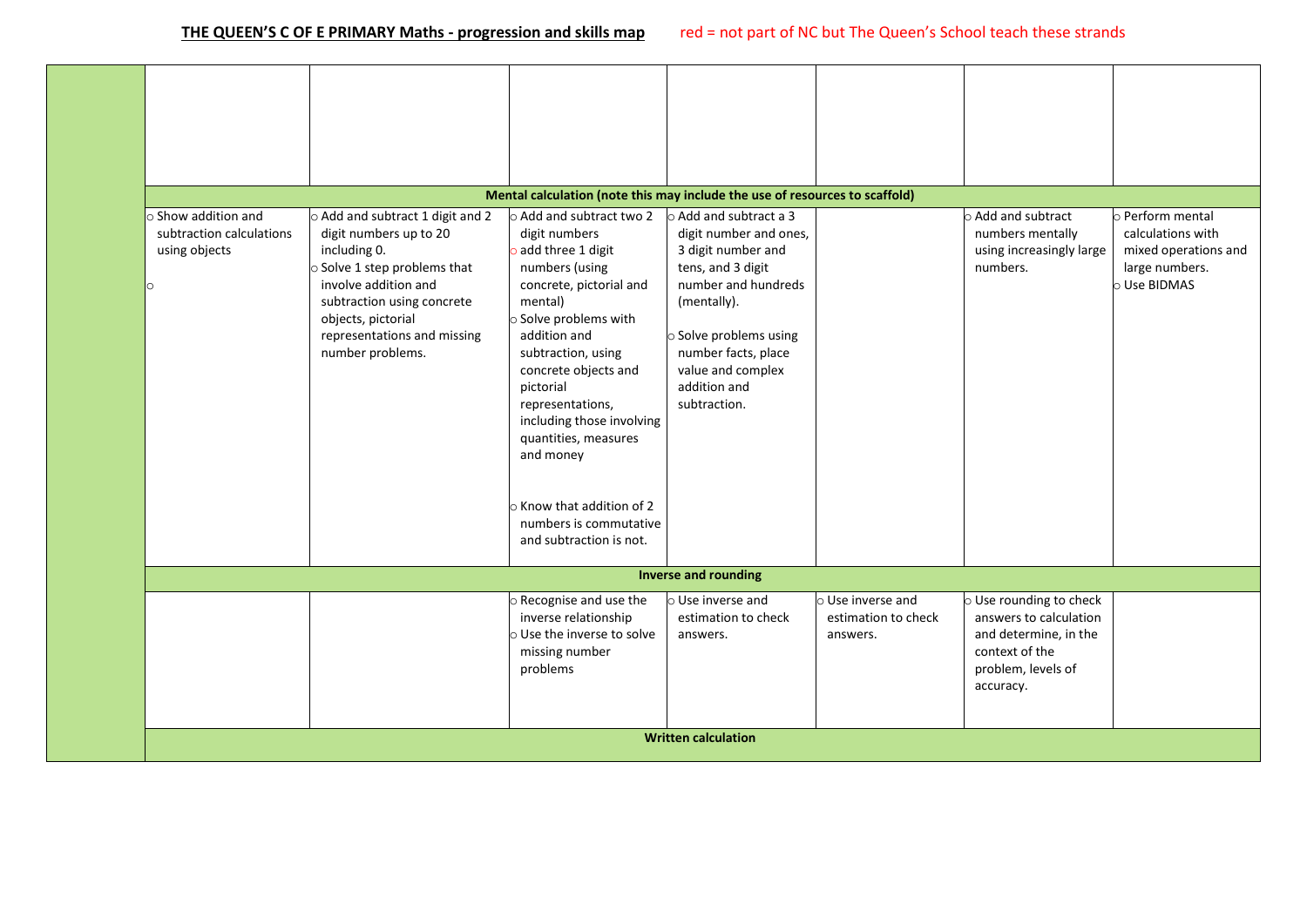|                                      | $\circ$ Use the + - and = sign                                                                                       | o Read write and interpret<br>mathematical statements<br>involving addition and<br>subtraction. |                                                                                                                                       | o Add and subtracts<br>numbers with up to<br>3 digits using formal<br>written methods<br>using column<br>addition and<br>subtraction. | o Add and subtract<br>numbers with up to 4<br>digits using formal<br>written methods using<br>column addition and<br>subtraction.<br>operation and method is suitable and why. | Add and subtract<br>numbers with more<br>than 4 digits using<br>formal written<br>methods using column<br>addition and<br>subtraction.<br>Solve 2 step addition and subtraction questions in contexts deciding which |                                                                                                                                                                                                                                                                      |
|--------------------------------------|----------------------------------------------------------------------------------------------------------------------|-------------------------------------------------------------------------------------------------|---------------------------------------------------------------------------------------------------------------------------------------|---------------------------------------------------------------------------------------------------------------------------------------|--------------------------------------------------------------------------------------------------------------------------------------------------------------------------------|----------------------------------------------------------------------------------------------------------------------------------------------------------------------------------------------------------------------|----------------------------------------------------------------------------------------------------------------------------------------------------------------------------------------------------------------------------------------------------------------------|
|                                      |                                                                                                                      |                                                                                                 |                                                                                                                                       | Equal sharing/odd and even                                                                                                            |                                                                                                                                                                                |                                                                                                                                                                                                                      |                                                                                                                                                                                                                                                                      |
|                                      | o Equal sharing (halving) of<br>numbers up to 10 using<br>objects.<br>Doubling of numbers up<br>to 10 using objects. | o Recognise odd and even<br>numbers                                                             | Apply multiplication and<br>division facts to<br>recognise odd and even<br>numbers.                                                   |                                                                                                                                       |                                                                                                                                                                                |                                                                                                                                                                                                                      |                                                                                                                                                                                                                                                                      |
|                                      |                                                                                                                      |                                                                                                 |                                                                                                                                       | <b>Mental calculation</b>                                                                                                             |                                                                                                                                                                                |                                                                                                                                                                                                                      |                                                                                                                                                                                                                                                                      |
|                                      |                                                                                                                      |                                                                                                 | Recall multiplication and<br>division facts for the 25<br>and 10 times tables.                                                        | Recall multiplication<br>and division facts for<br>the 34 and 8 times<br>tables.                                                      | O Recall multiplication<br>and division facts for<br>multiplication facts up<br>to 12x12.                                                                                      |                                                                                                                                                                                                                      |                                                                                                                                                                                                                                                                      |
| <b>TIOISINID DIID INIDIALITISINI</b> |                                                                                                                      | o Solve simple multiplication<br>and division using concrete<br>objects and arrays              | Solve multiplication and<br>division questions in<br>context and using<br>resources, arrays,<br>mental facts and<br>repeated addition | Solve multiplication<br>and division questions<br>using multiplication<br>facts they know<br>through mental<br>methods                | o Use known facts to<br>multiply and divide by<br>1 and 0 and multiply<br>three different<br>numbers.                                                                          | Multiply and divide<br>mentally using known<br>facts.                                                                                                                                                                | Solve mixed operation<br>questions with large<br>numbers mentally.<br>solve problems<br>involving the relative<br>sizes of two quantities<br>where missing values<br>can be found by using<br>integer multiplication<br>and division facts<br>(ratio and proportion) |
|                                      |                                                                                                                      |                                                                                                 | o Understand that<br>multiplication is<br>commutative, and<br>division is not.                                                        |                                                                                                                                       | O Use factor pairs and<br>knowledge of<br>commutativity in<br>mental calculations.                                                                                             | Identify factors and<br>multiples including 2<br>common factors of a<br>pair of numbers.<br>Know and use the<br>terms of prime<br>numbers, prime                                                                     | Identify common<br>factors, common<br>multiples and prime<br>factors                                                                                                                                                                                                 |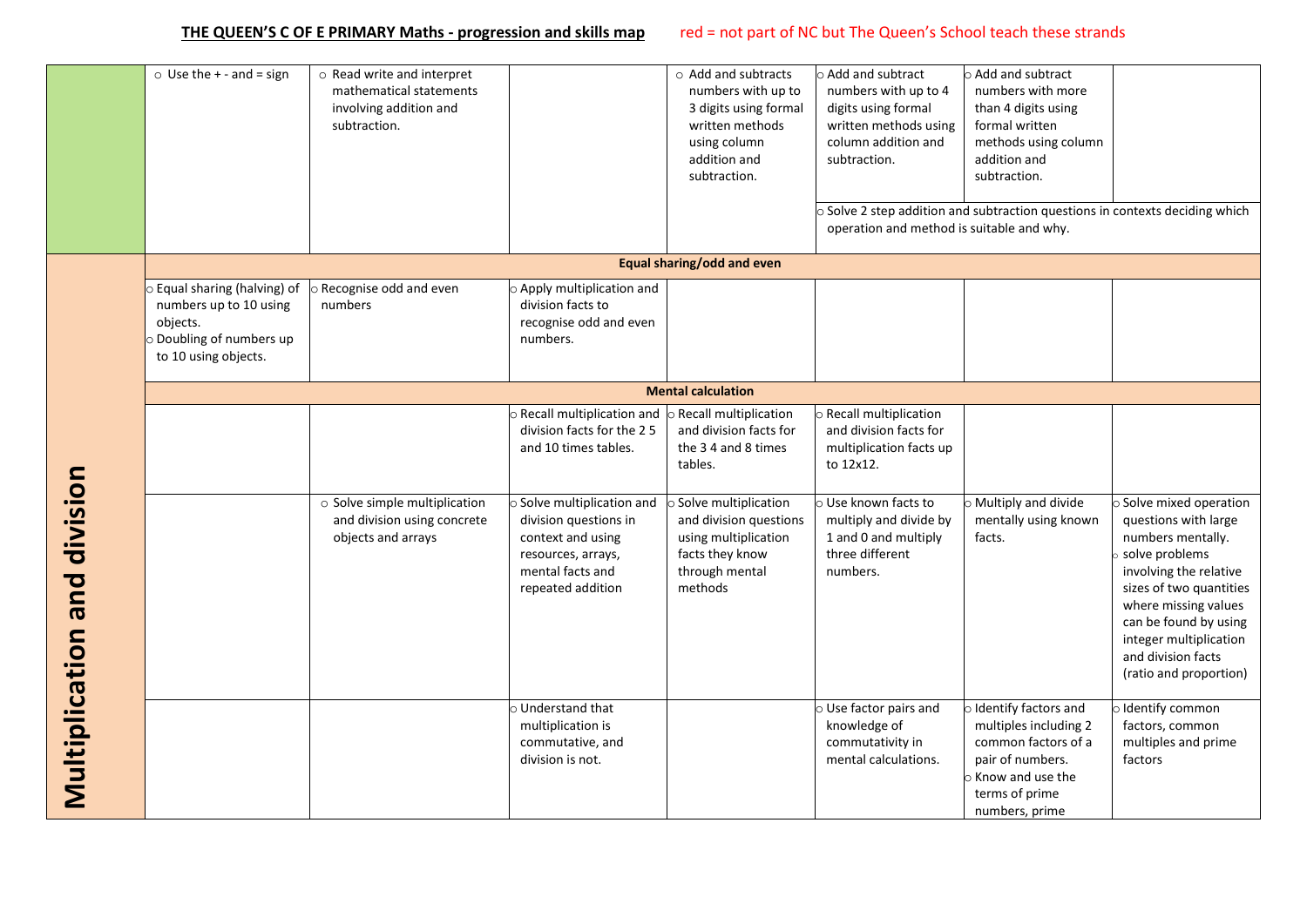|  |                                     |                              |                        | factors and composite        |                              |
|--|-------------------------------------|------------------------------|------------------------|------------------------------|------------------------------|
|  |                                     |                              |                        | numbers.                     |                              |
|  |                                     |                              |                        | <b>Establish whether any</b> |                              |
|  |                                     |                              |                        | number up to 100 is a        |                              |
|  |                                     |                              |                        | prime number.                |                              |
|  |                                     |                              |                        | Recall prime numbers         |                              |
|  |                                     |                              |                        | up to 19.                    |                              |
|  |                                     |                              |                        |                              |                              |
|  |                                     |                              |                        | o Recognise and use          |                              |
|  |                                     |                              |                        | squared and cubes            |                              |
|  |                                     |                              |                        | including notation.          |                              |
|  |                                     | <b>Written calculation</b>   |                        |                              |                              |
|  | $\circ$ Use x and $\div$ symbols to | $\circ$ Solve multiplication | o Solve multiplication | o Solve multiplication       | o Solve multiplication       |
|  | calculate questions                 | questions using              | questions of 2/3 digit | questions of 4 digit         | questions of 4 digit         |
|  | within the multiplication           | multiplication facts         | numbers by a 1 digit   | numbers by a 1/2 digit       | numbers by a 2 digit         |
|  | tables.                             | they know using              | number using formal    | number using formal          | numbers using long           |
|  |                                     | progressing written          | written methods.       | written methods              | multiplication.              |
|  |                                     | methods.                     |                        | including long               |                              |
|  |                                     |                              |                        | multiplication.              |                              |
|  |                                     |                              |                        |                              |                              |
|  |                                     |                              |                        | Divide 4 digit numbers       | Divide 4 digit numbers       |
|  |                                     |                              |                        | with 1 digit numbers         | with 2 digit numbers         |
|  |                                     |                              |                        | using short division         | using short and long         |
|  |                                     |                              |                        | and interpret the            | division and interpret       |
|  |                                     |                              |                        |                              |                              |
|  |                                     |                              |                        | remainder.                   | the remainder by             |
|  |                                     |                              |                        |                              | rounding or as a             |
|  |                                     |                              |                        |                              | fraction or whole            |
|  |                                     |                              |                        |                              | number.                      |
|  |                                     |                              |                        |                              | $\circ$ Use written division |
|  |                                     |                              |                        |                              | methods where the            |
|  |                                     |                              |                        |                              | answer has up to 2           |
|  |                                     |                              |                        |                              | decimal places.              |
|  |                                     | <b>Problem solving</b>       |                        |                              |                              |
|  |                                     | Solve missing number         | Solve missing number   | Solve problems using         |                              |
|  |                                     | multiplication and           | multiplication and     | multiplication and           |                              |
|  |                                     | division problems,           | addition problems      | division problems            |                              |
|  |                                     | scaling problems (3x         | using the distributive | using their knowledge        |                              |
|  |                                     | more girls than boys)        | law, scaling problems  | of factors, multiples,       |                              |
|  |                                     | and correspondence           | (3x more girls than    | squares, cubes and           |                              |
|  |                                     | problems (3 packets of       | boys) and harder       | scaling problems using       |                              |
|  |                                     |                              |                        |                              |                              |
|  |                                     | 4 sweets).                   | correspondence         | simple fractions             |                              |
|  |                                     |                              | problems (3 packets of | including                    |                              |
|  |                                     |                              | 4 sweets).             | understanding of the         |                              |
|  |                                     |                              |                        | equals sign.                 |                              |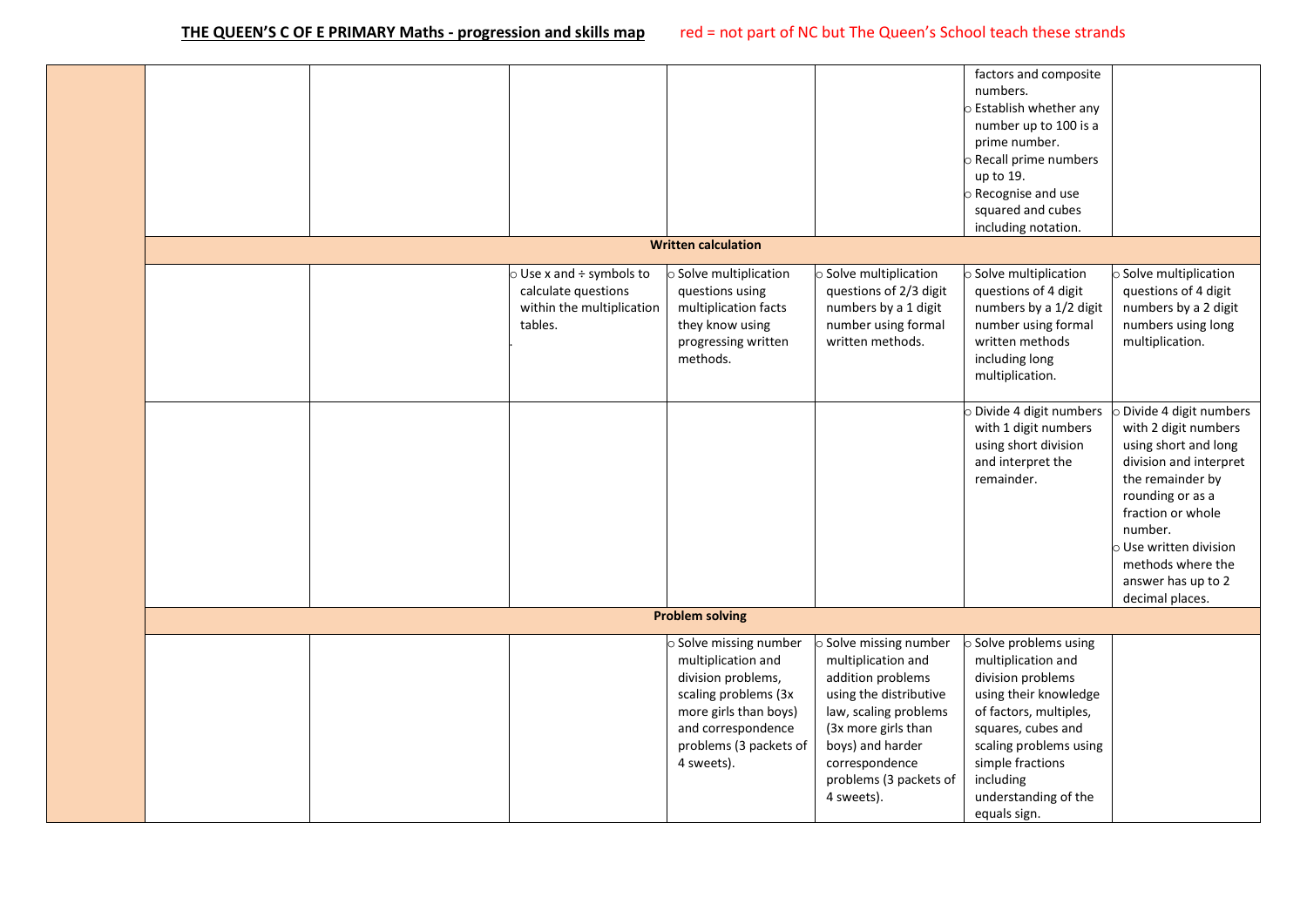|                                                                                                                                                                                                                                                      |                                                                                                | <b>Recognising fractions</b>                                                                                                                                                          |                                                                                                                                                                              |                                                                                                                                                                                         |                                                                                                                                                                                                |
|------------------------------------------------------------------------------------------------------------------------------------------------------------------------------------------------------------------------------------------------------|------------------------------------------------------------------------------------------------|---------------------------------------------------------------------------------------------------------------------------------------------------------------------------------------|------------------------------------------------------------------------------------------------------------------------------------------------------------------------------|-----------------------------------------------------------------------------------------------------------------------------------------------------------------------------------------|------------------------------------------------------------------------------------------------------------------------------------------------------------------------------------------------|
| $\circ$ Recognise, find and name a half $\circ$ Recognise, find, name<br>as 1 part of 2 equal parts in an<br>object, shape or quantity.<br>o Recognise, find and name a<br>quarter as 1 part of 4 equal<br>parts in an object, shape or<br>quantity. | and write 1/2,<br>$1/3$ , $1/4$ , $2/4$ and $3/4$ of<br>a length, shape object or<br>quantity. | o Recognise, find and<br>write $unit (1/6)$ and<br>non-unit $(2/6)$<br>fractions with small<br>denominators.<br>O Recognise, find and<br>write tenths as 1 part<br>of 10 equal pieces | <b>Recognise hundredths</b><br>are ones divided by<br>100 and tenths divided<br>by 10.                                                                                       | o Recognise and use<br>thousands and relate<br>them to tenths,<br>hundredths and<br>decimal equivalents                                                                                 |                                                                                                                                                                                                |
|                                                                                                                                                                                                                                                      |                                                                                                | $\circ$ . Count in tenths and<br>divide 1 digit numbers<br>by 10.                                                                                                                     | o Count up in down in<br>hundredths                                                                                                                                          | round decimals with 2<br>d.p to the nearest<br>whole number and to<br>1dp                                                                                                               |                                                                                                                                                                                                |
|                                                                                                                                                                                                                                                      |                                                                                                | <b>Equivalence (including decimals)</b>                                                                                                                                               |                                                                                                                                                                              |                                                                                                                                                                                         |                                                                                                                                                                                                |
|                                                                                                                                                                                                                                                      | Recognise the<br>equivalence of 2/4 and<br>1/2.                                                | O Recognise and show<br>equivalent fractions.                                                                                                                                         | Recognise and show<br>families of equivalent<br>fractions.                                                                                                                   | o Identify, name and<br>write equivalent<br>fractions including<br>tenths and<br>hundredths.<br>o Read, write, order and<br>compare numbers up<br>to 3 dp                               | O Use common factors<br>to simplify fractions<br>and find equivalent<br>fractions.                                                                                                             |
|                                                                                                                                                                                                                                                      |                                                                                                |                                                                                                                                                                                       | o Recognise and write<br>decimal equivalents of<br>tenths and hundredths<br>Recognise and write<br>decimal equivalents to<br>$\frac{1}{4}$ , $\frac{1}{2}$ and $\frac{3}{4}$ | o Read and write<br>decimal numbers as<br>fractions $(0.61 =$<br>61/100<br>o Solve problems that<br>require knowledge of<br>percentage and<br>decimal equivalent of<br>1/4 1/5 2/5 4/5. | o Recall and use<br>equivalences between<br>decimals, fractions and<br>percentages to solve<br>problems.<br>Recognise a fraction as<br>division and use this to<br>find decimal<br>equivalents |
|                                                                                                                                                                                                                                                      |                                                                                                |                                                                                                                                                                                       |                                                                                                                                                                              | o Recognise mixed<br>fractions and improper<br>fractions and convert<br>between them,<br>recognising when they<br>are more than 1.                                                      |                                                                                                                                                                                                |
|                                                                                                                                                                                                                                                      |                                                                                                | <b>Calculations (including comparison)</b>                                                                                                                                            |                                                                                                                                                                              |                                                                                                                                                                                         |                                                                                                                                                                                                |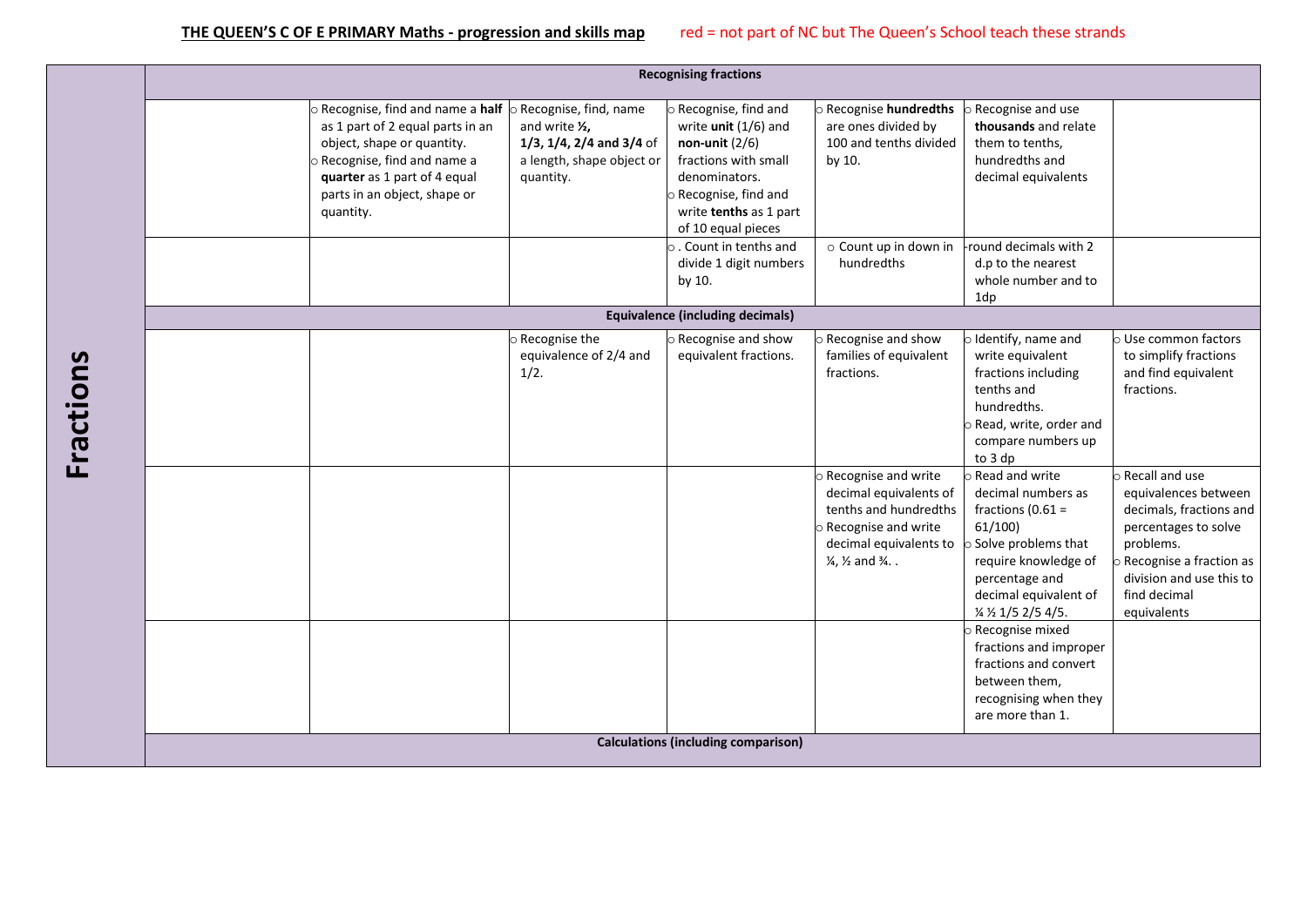|                       |  | $\circ$ Compare unit<br>fractions.<br>o Compare fractions<br>with the same<br>denominator.                               |                                                                                                                                                                                                             | o Compare and order<br>fractions where the<br>denominators are<br>all multiples of the<br>same number.                                    | o Compare and order<br>fractions.                                                                                                        |
|-----------------------|--|--------------------------------------------------------------------------------------------------------------------------|-------------------------------------------------------------------------------------------------------------------------------------------------------------------------------------------------------------|-------------------------------------------------------------------------------------------------------------------------------------------|------------------------------------------------------------------------------------------------------------------------------------------|
|                       |  | $\circ$ Find fractions of<br>numbers.<br>o Add and subtract<br>fractions with the<br>same denominator<br>within a whole. | o Add and subtract<br>fractions with the<br>same denominator.                                                                                                                                               | o Add and subtract<br>fractions with<br>denominators that<br>are multiples of the<br>same number.                                         | $\circ$ Add and<br>subtractions<br>fractions with<br>different<br>denominators and<br>mixed fraction<br>through equivalent<br>fractions. |
|                       |  |                                                                                                                          | o Divide numbers by<br>10 and 100,<br>recognising the<br>place value position<br>of the tenths and<br>hundredths                                                                                            | o Multiply mixed and<br>improper fractions<br>with whole<br>numbers,<br>supported by<br>resources.                                        | o Multiply fractions<br>giving the answer in<br>its simplest form.<br>o Divide fractions by<br>whole numbers.                            |
|                       |  | o Solve problems<br>using all fraction<br>knowledge.                                                                     | Solve problems<br>$\circ$<br>using fractions and<br>decimals of up to 2<br>decimal places.<br>o Solve problems to<br>calculate and divide<br>quantities including<br>where the answer is<br>a whole number. |                                                                                                                                           | o solve problems<br>involving unequal<br>sharing and<br>grouping using<br>knowledge of<br>fractions and<br>multiples.                    |
|                       |  |                                                                                                                          |                                                                                                                                                                                                             | o Recognise the<br>percent symbol and<br>the importance of<br>100. Write<br>percentages as a<br>fraction with a<br>denominator of<br>100. | o solve problems<br>involving the<br>calculation of and<br>the use of<br>percentages for<br>comparison (ratio<br>and proportion)         |
| $\boldsymbol{\omega}$ |  | <b>Units of measure</b>                                                                                                  |                                                                                                                                                                                                             |                                                                                                                                           |                                                                                                                                          |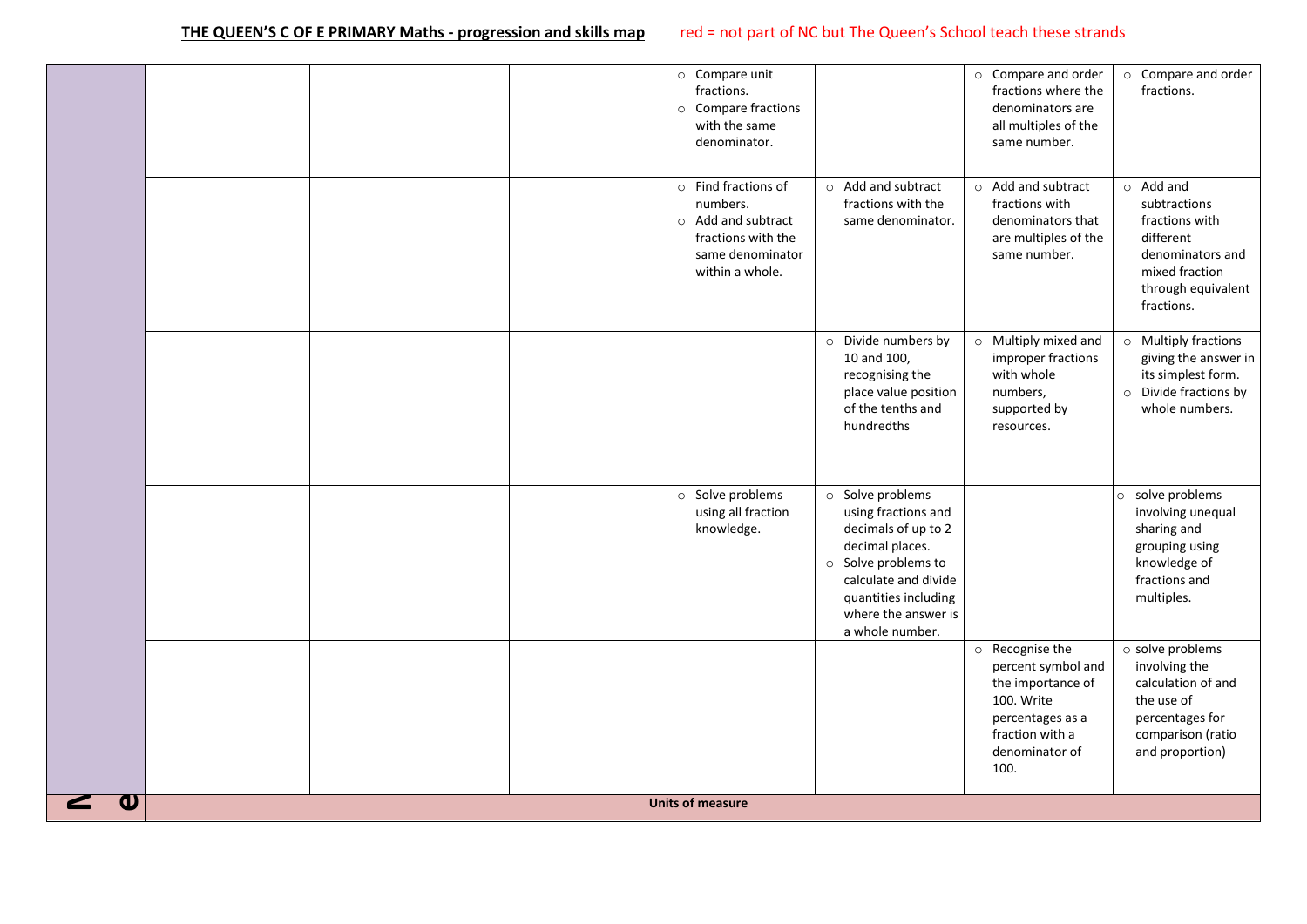| <b>Explore measure of</b><br>weight and length.<br>o (heavier, lighter, longer,<br>shorter)<br>O Discuss capacity,<br>identifying if things are<br>full, half full, empty,<br>nearly empty, half empty<br>and nearly full. | O Measure, record, compare,<br>describe and solve problems<br>involving:<br>-Length (taller/shorter)<br>-Mass (lighter/heavier)<br>-capacity (full, almost full)<br>-Time (quick/slow/earlier) | $\circ$ Use appropriate<br>equipment and units to<br>when estimating,<br>ordering (using $>$ < ) and<br>measuring<br>-length (m/cm)<br>- mass (g/kg)<br>- temperature<br>- capacity (I/ml)<br>o Read scales in division<br>of ones, twos, fives<br>and tens | o Measure, compare,<br>add and subtract<br>lengths, mass and<br>volume, giving their<br>answer with the<br>correct units.                                                    | $\circ$ Convert between units<br>of measure                 | $\circ$ Convert between units<br>of measure                                                   | o convert and solve<br>problems between<br>standard units using<br>decimal notation to<br>up to three decimal<br>places |
|----------------------------------------------------------------------------------------------------------------------------------------------------------------------------------------------------------------------------|------------------------------------------------------------------------------------------------------------------------------------------------------------------------------------------------|-------------------------------------------------------------------------------------------------------------------------------------------------------------------------------------------------------------------------------------------------------------|------------------------------------------------------------------------------------------------------------------------------------------------------------------------------|-------------------------------------------------------------|-----------------------------------------------------------------------------------------------|-------------------------------------------------------------------------------------------------------------------------|
|                                                                                                                                                                                                                            |                                                                                                                                                                                                |                                                                                                                                                                                                                                                             |                                                                                                                                                                              |                                                             | o Understand and use<br>approximate<br>equivalences between<br>metric and common<br>imperial. | o convert between<br>miles and kilometres                                                                               |
|                                                                                                                                                                                                                            |                                                                                                                                                                                                |                                                                                                                                                                                                                                                             | <b>Money</b>                                                                                                                                                                 |                                                             |                                                                                               |                                                                                                                         |
| o I can identify different                                                                                                                                                                                                 | o Recognise and know the value                                                                                                                                                                 | O Recognise and use £ and                                                                                                                                                                                                                                   | Add and subtract                                                                                                                                                             | Estimate, compare and                                       |                                                                                               |                                                                                                                         |
| coins and their values.                                                                                                                                                                                                    | of different coins.<br>o I can add coins together and<br>find their total.                                                                                                                     | p and combine amounts<br>to make a value.<br>o Find different<br>combinations of coins<br>that make the same<br>amount of money.<br>o Solve problems involving<br>money of the same unit,<br>including giving change.                                       | amounts of money<br>using £ and p,<br>including giving<br>change.                                                                                                            | calculate using £ and p                                     |                                                                                               |                                                                                                                         |
|                                                                                                                                                                                                                            |                                                                                                                                                                                                |                                                                                                                                                                                                                                                             | <b>Time</b>                                                                                                                                                                  |                                                             |                                                                                               |                                                                                                                         |
| o Tell the time to the hour<br>oldentify and explore ways<br>of measuring time<br>O                                                                                                                                        | o Tell the time to the hour and<br>half past and draw hands on a<br>clock.                                                                                                                     | O Compare and sequence<br>intervals of time.<br>$\circ$ Tell and write time to<br>the nearest 15 minutes,<br>including quarter too<br>and quarter past and<br>draw hands on a clock.                                                                        | Compare duration of<br>events<br>Read and write the<br>time from an analogue<br>clock including 24<br>hours and roman<br>numerals.<br>Read, record and<br>estimate time with | o Read write and<br>convert between 12<br>and 24 hour clock | o Solve problems<br>converting between<br>units of time                                       |                                                                                                                         |
|                                                                                                                                                                                                                            |                                                                                                                                                                                                |                                                                                                                                                                                                                                                             | increasing accuracy                                                                                                                                                          |                                                             |                                                                                               |                                                                                                                         |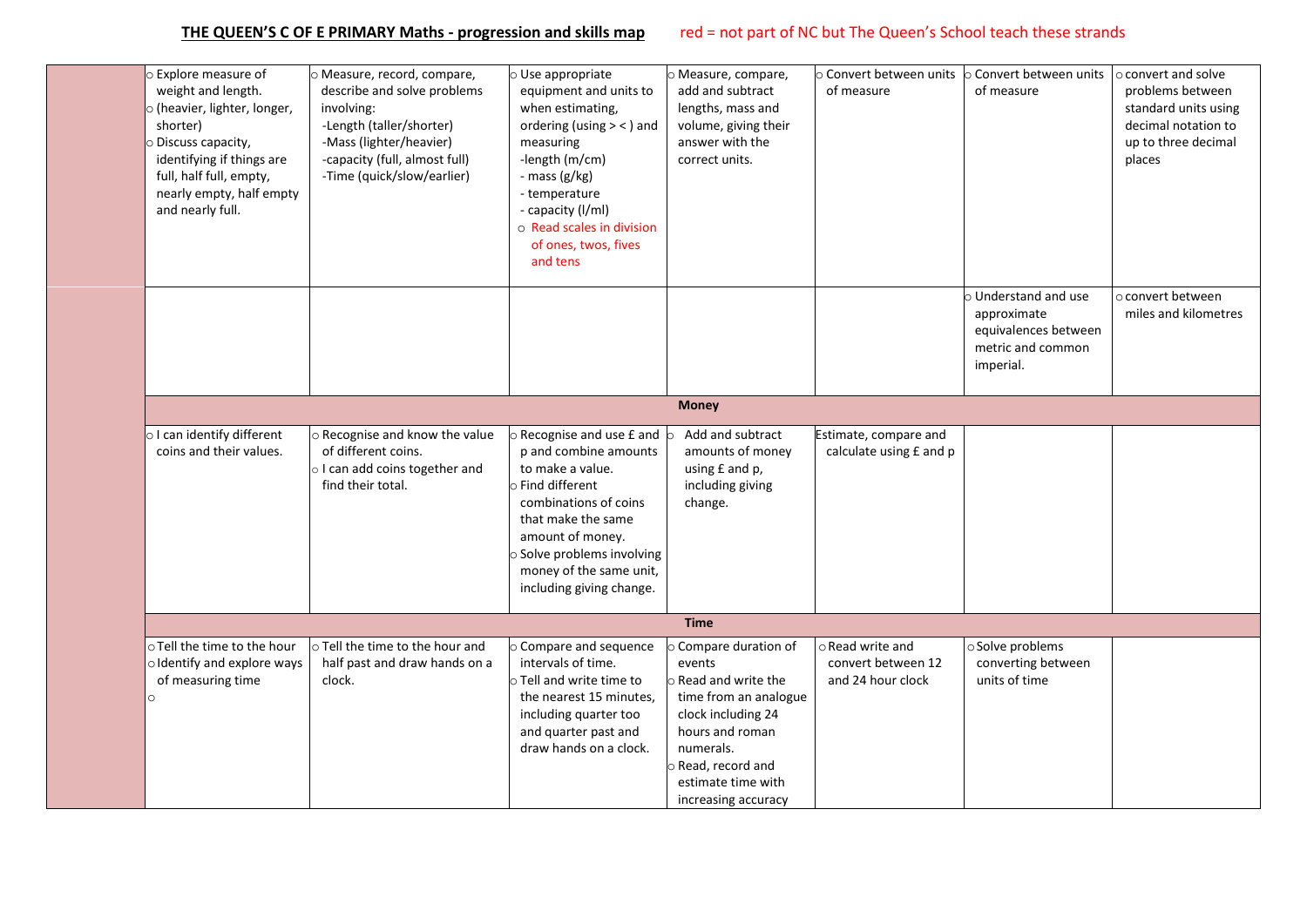|                      | $\circ$ I can say the days of the<br>week.<br>$\circ$ To use everyday language<br>related to time | $\circ$ Use days of the week, months<br>and dates.<br>o Sequence events using first,<br>today, yesterday, tomorrow    | $\circ$ Know the number of<br>minutes in an hour, and<br>number of hours in a<br>day.                                                           | $\circ$ Know the number of<br>seconds in a minutes,<br>and number of days in<br>each month, year and<br>leap year | o Solve problems that<br>include converting<br>between hours to<br>minutes, minutes to<br>seconds, years to<br>months and weeks to<br>days                                                                                                   |                                                                                                                                                                                                 |                                                                                                     |
|----------------------|---------------------------------------------------------------------------------------------------|-----------------------------------------------------------------------------------------------------------------------|-------------------------------------------------------------------------------------------------------------------------------------------------|-------------------------------------------------------------------------------------------------------------------|----------------------------------------------------------------------------------------------------------------------------------------------------------------------------------------------------------------------------------------------|-------------------------------------------------------------------------------------------------------------------------------------------------------------------------------------------------|-----------------------------------------------------------------------------------------------------|
|                      |                                                                                                   |                                                                                                                       |                                                                                                                                                 | Area, perimeter and volume                                                                                        |                                                                                                                                                                                                                                              |                                                                                                                                                                                                 |                                                                                                     |
|                      |                                                                                                   |                                                                                                                       |                                                                                                                                                 |                                                                                                                   | o Measure perimeter                                                                                                                                                                                                                          | Calculate perimeter of<br>rectangular shapes,<br>including composite.                                                                                                                           | recognise that shapes<br>with the same area<br>can have different<br>perimeters                     |
|                      |                                                                                                   |                                                                                                                       |                                                                                                                                                 |                                                                                                                   |                                                                                                                                                                                                                                              | Calculate the area of<br>rectangles and<br>estimate area of<br>irregular shapes                                                                                                                 | calculate area of<br>parallelograms and<br>triangles                                                |
|                      |                                                                                                   |                                                                                                                       |                                                                                                                                                 |                                                                                                                   |                                                                                                                                                                                                                                              | Estimate volume and<br>capacity                                                                                                                                                                 | Use formulae to<br>calculate volume of<br>cuboids and consider<br>when a formula if<br>appropriate. |
|                      |                                                                                                   |                                                                                                                       |                                                                                                                                                 | 2D shapes                                                                                                         |                                                                                                                                                                                                                                              |                                                                                                                                                                                                 |                                                                                                     |
| Properties of shapes | o To recognise and<br>name 2-d shapes                                                             | o Recognise and recall names<br>of common 2-D shapes<br>(rectangles (including<br>squares), circles and<br>triangles) | o Identify and describe<br>the properties of 2d<br>shapes including sides<br>and lines of symmetry<br>o Identify 2d shapes<br>within a 3d shape | O Draw 2d shapes                                                                                                  | o Compare and classify<br>shapes based on<br>their properties and<br>sizes<br>o Identify lines of<br>symmetry in 2D<br>shapes at different<br>orientations<br>Complete a symmetric<br>figure with respect<br>to a given line of<br>symmetry. | o Use properties of<br>oblongs to deduce<br>missing facts<br>including sides and<br>angles.<br>o Distinguish between<br>regular and irregular<br>polygons based on<br>equal sides and<br>angles | O Draw 2d shapes<br>using given<br>dimensions and<br>angles                                         |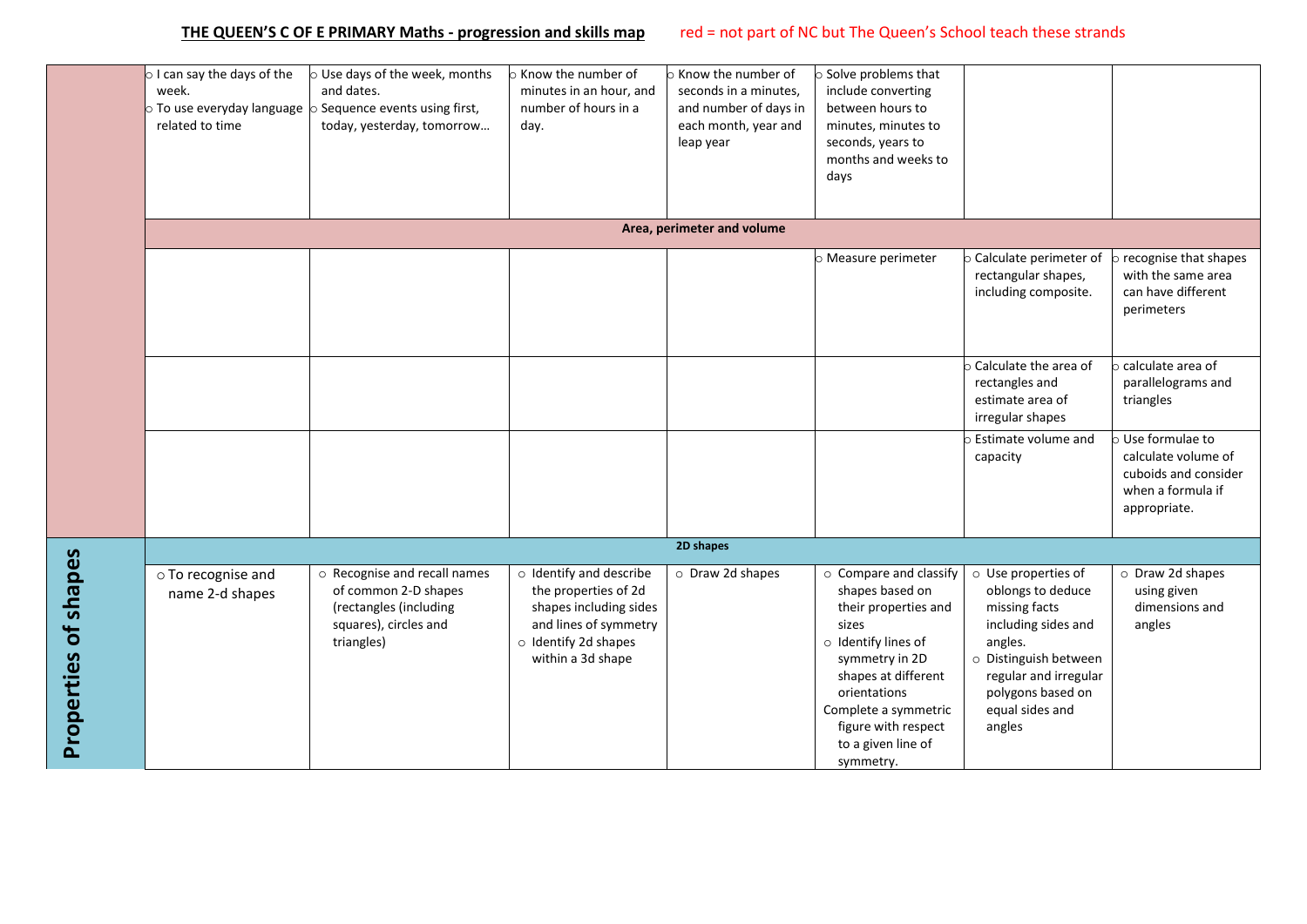**P**

|                |                                                                               |                                                                                                    |                                                                                                                                                                                                                        |                                                                                                                                                                                                 |                                                           |                                                                                                                   | o Illustrate and names<br>part of a circle<br>including: radius,<br>circumference and<br>diameter and know<br>diameter is twice<br>the radius |
|----------------|-------------------------------------------------------------------------------|----------------------------------------------------------------------------------------------------|------------------------------------------------------------------------------------------------------------------------------------------------------------------------------------------------------------------------|-------------------------------------------------------------------------------------------------------------------------------------------------------------------------------------------------|-----------------------------------------------------------|-------------------------------------------------------------------------------------------------------------------|-----------------------------------------------------------------------------------------------------------------------------------------------|
|                |                                                                               |                                                                                                    |                                                                                                                                                                                                                        | 3D shapes                                                                                                                                                                                       |                                                           |                                                                                                                   |                                                                                                                                               |
|                | o To recognise and<br>name 3D shapes and<br>know some of their<br>properties. | o recognise and recall names of<br>common 3-D cuboids<br>(including cubes), pyramids<br>and sphere | o Identify and describe<br>the properties of 3d<br>shapes including<br>edges, faces, and<br>vertices<br>○ Compare and sort 2D<br>and 3D shapes and<br>everyday objects<br>o Recognise 3d shapes<br>in everyday objects | o Make 3d shapes<br>using modelling<br>materials and<br>recognise them at<br>different<br>orientations                                                                                          |                                                           | o Identify 3D shapes<br>by 2D<br>representations                                                                  | o Recognise, describe<br>and build 3d shapes,<br>including with nets                                                                          |
|                |                                                                               |                                                                                                    |                                                                                                                                                                                                                        | <b>Angles</b>                                                                                                                                                                                   |                                                           |                                                                                                                   |                                                                                                                                               |
|                |                                                                               |                                                                                                    |                                                                                                                                                                                                                        | $\circ$ Recognise angles as<br>a properties of<br>shape or a<br>description of a turn                                                                                                           |                                                           | o Know angles are<br>measured in<br>degreed. Draw given<br>angles and measure<br>them in degrees                  | $\circ$ Find missing angles<br>in triangles,<br>quadrilaterals and<br>regular polygons.                                                       |
|                |                                                                               |                                                                                                    |                                                                                                                                                                                                                        | $\circ$ Identify right angles<br>$\circ$ Say whether a angle<br>is more or less than<br>a right angle<br>$\circ$                                                                                | o Identify acute and<br>obtuse angles and<br>compare them | o Compare acute,<br>obtuse and reflex<br>angles                                                                   |                                                                                                                                               |
|                |                                                                               |                                                                                                    |                                                                                                                                                                                                                        | $\circ$ Identify right angles<br>in quarter, half and<br>three quarter turns<br>o Identify horizontal<br>and vertical lines<br>$\circ$ Identify pairs of<br>perpendicular and<br>parallel lines |                                                           | $\circ$ Identify angles:<br>around a point are<br>360, on a straight<br>line are 180 and<br>other multiples of 90 | o Recognise angles<br>when they meet on<br>a point, on a<br>straight line or<br>vertically opposite<br>and find missing<br>angles.            |
| $\bullet$<br>ທ |                                                                               |                                                                                                    |                                                                                                                                                                                                                        | <b>Position and direction</b>                                                                                                                                                                   |                                                           |                                                                                                                   |                                                                                                                                               |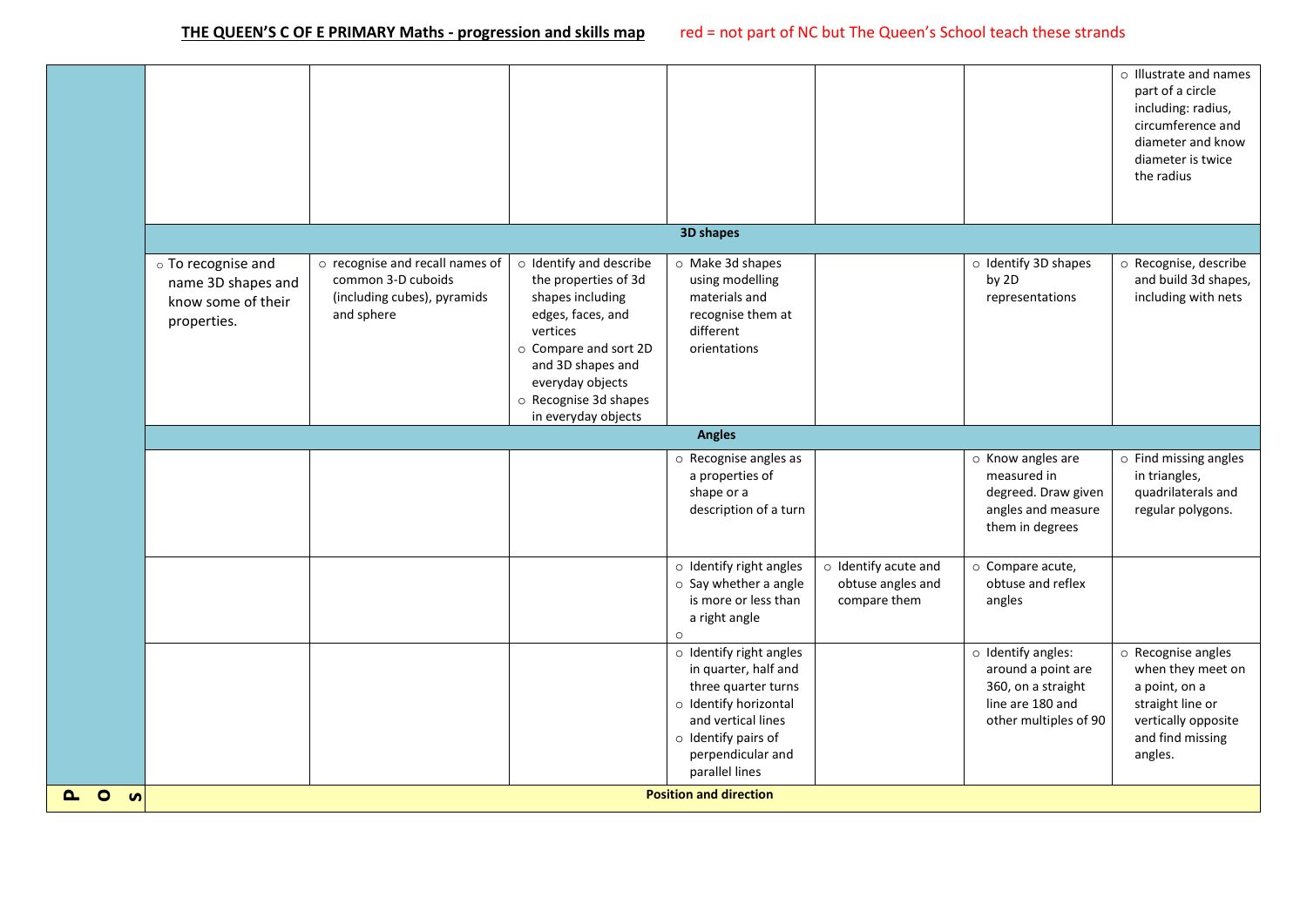|                   | Describe position, direction<br>and movement<br>Use whole, half, quarter and<br>$\circ$<br>three quarter turns | Use whole, half,<br>$\circ$<br>quarter and three<br>quarter turns<br>(clockwise and<br>anticlockwise) to<br>describe position,<br>direction and<br>movement<br>Order and arrange<br>$\circ$<br>objects in patterns<br>and sequences                                                  |                                                                                                                                                              | Describe positions<br>$\circ$<br>on a 2D grid, in the<br>first quadrant<br>Describe movement<br>$\circ$<br>between translations<br>(left/right up/down)<br>Plot points to draw a<br>$\circ$<br>polygon                  | o Identify, describe<br>and present the<br>position of a shape<br>after a translation or<br>reflection knowing<br>the shape hasn't<br>changed.                             | O Describe position on<br>a full coordinate<br>grid<br>Draw and translate<br>$\circ$<br>shapes and reflect<br>them on the<br>coordinate plane.<br>o solve problems<br>involving similar<br>shapes where the<br>scale factor is<br>known or can be<br>found (ratio and<br>proportion) |
|-------------------|----------------------------------------------------------------------------------------------------------------|--------------------------------------------------------------------------------------------------------------------------------------------------------------------------------------------------------------------------------------------------------------------------------------|--------------------------------------------------------------------------------------------------------------------------------------------------------------|-------------------------------------------------------------------------------------------------------------------------------------------------------------------------------------------------------------------------|----------------------------------------------------------------------------------------------------------------------------------------------------------------------------|--------------------------------------------------------------------------------------------------------------------------------------------------------------------------------------------------------------------------------------------------------------------------------------|
|                   |                                                                                                                |                                                                                                                                                                                                                                                                                      | <b>Statistics</b>                                                                                                                                            |                                                                                                                                                                                                                         |                                                                                                                                                                            |                                                                                                                                                                                                                                                                                      |
| <b>Statistics</b> |                                                                                                                | o Interpret and<br>construct<br>- pictograms<br>- Tally charts<br>- Block diagrams<br>- Simple tables<br>○ Sort categories by<br>quantity by counting<br>the number of objects<br>○ Total and compare<br>data<br>o Ask and answer simple<br>questions about<br>information presented | o Interpret and<br>construct<br>-Pictograms<br>-Bar charts<br>-Tables<br>○ Answer questions<br>using information<br>presented in<br>pictograms and<br>charts | o Interpret and present<br>discrete and<br>continuous data<br>using<br>- bar charts<br>- Time graphs<br>o Solve comparison,<br>sum and difference<br>problems using<br>information<br>presented in charts<br>and graphs | ○ Solve comparison,<br>sum and difference<br>problems using<br>information<br>presented in line<br>graphs<br>o Complete read and<br>interpret information<br>in timetables | o Interpret and<br>construct<br>- pie charts<br>-line graphs<br>use them to solve<br>problems.<br>$\circ$ Calculate and<br>interpret the mean<br>as an average.                                                                                                                      |
| $\mathbf{b}$      |                                                                                                                |                                                                                                                                                                                                                                                                                      | Algebra                                                                                                                                                      |                                                                                                                                                                                                                         |                                                                                                                                                                            |                                                                                                                                                                                                                                                                                      |